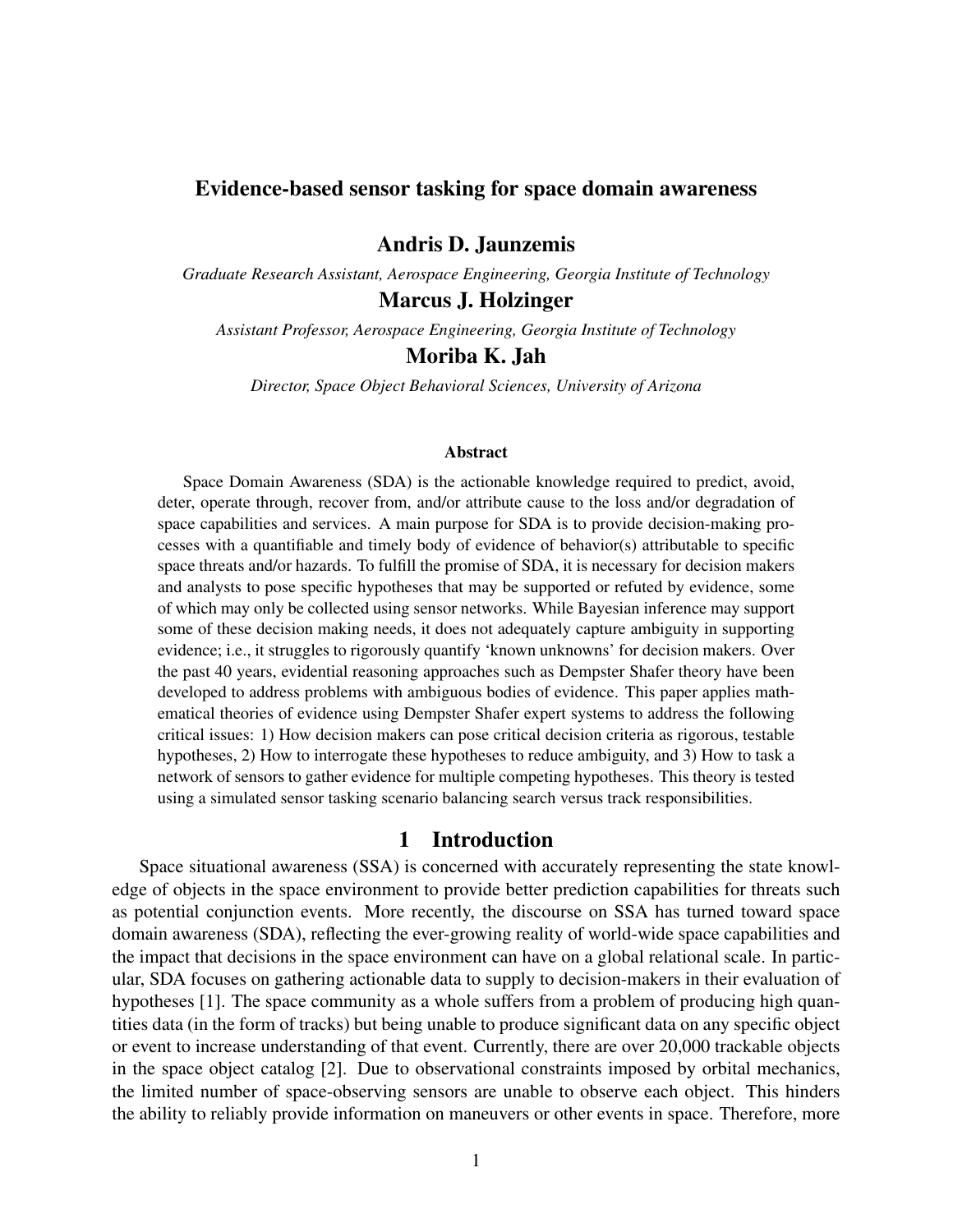emphasis is being placed on algorithms and processes that have an ability to ingest disparate data from many sources and fuse an understanding of the greater situation of the space domain.

In typical Bayesian reasoning, deterministic probabilities are placed on event hypotheses under the assumption that the only possible realizations of this hypothesis are true or false. However, in complex decision-making contexts, information is not always best-represented in this strictly binary manner, since some evidence for a particular hypothesis might also involve ambiguity. An expert might be able to confirm or refute a given set of hypotheses, but it cannot attribute belief to any hypotheses for which it is not an expert. For this reason, evidential reasoning methods, such as Dempster-Shafer theory, quantify this ambiguity in situation knowledge, leading to more realistic modeling of human analyst processes [3, 4].

The human-analyst-like approach to belief structures in Dempster-Shafer theory and the decisionmaking focus of SDA make the pair a promising combination. SDA focuses on actionable knowledge required for operation in the space environment without loss or degredation of capabilities and services [1]. Decision-making in SDA ranges from collecting raw observables, to identifying space object properties such as orbit state, to inferring mission types and evaluating specific threats [1]. Given this "big-data" problem, decision-makers must form hypotheses about the environment and its constituent objects, and apply available data to evaluate these hypotheses. Current techniques focus largely on collecting observables, identification of physical states and parameters, and determining functional characteristics [1]. For instance, some tasking techniques simply aim to maximize the number of collections in a given time horizon, whereas others might focus on minimizing covariance in the state estimates [5] Recent improvements in these data collection techniques include the use of Finite Set Statistics in detection and tracking [6, 7] and the classification approaches using ontologies and taxonomies [8]. Evidential reasoning has an ability to augment the previous techniques by ingesting a wide range of SDA data (e.g. observational data, correlated tracks, classification results) as evidence that is used to directly interrogate hypotheses of interest to the decision-maker.

This paper begins by introducing relevant elements of evidence-based reasoning. A binaryhypothesis approach to individual hypothesis formulation is discussed to allow decision-makers to form rigorous, testable hypotheses. A mathematical framework for decision-making in SDA sensor tasking is developed to allow interrogation of these hypotheses on the basis of removing ambiguity from the system. The application of this framework in a multi-objective framework is further developed since the subsets of the SDA problem are inherently multi-objective. Due to the combinatorial nature of these problems, a toy example relevant to SDA is developed to demonstrate applicability of this method in a reduced space.

# 2 Theory

In this section begin by summarizing relevant aspects of Dempster-Shafer theory, introducing terminology and notation that will be used throughout the paper. This is followed by a discussion on the relevance of ignorance in decision-making contexts, and further how decision-makers can decompose complex hypotheses into simple binary hypotheses to apply Dempster-Shafer effectively. Finally, we present the sensor tasking ignorance-based optimization methodology in Eqn. (11).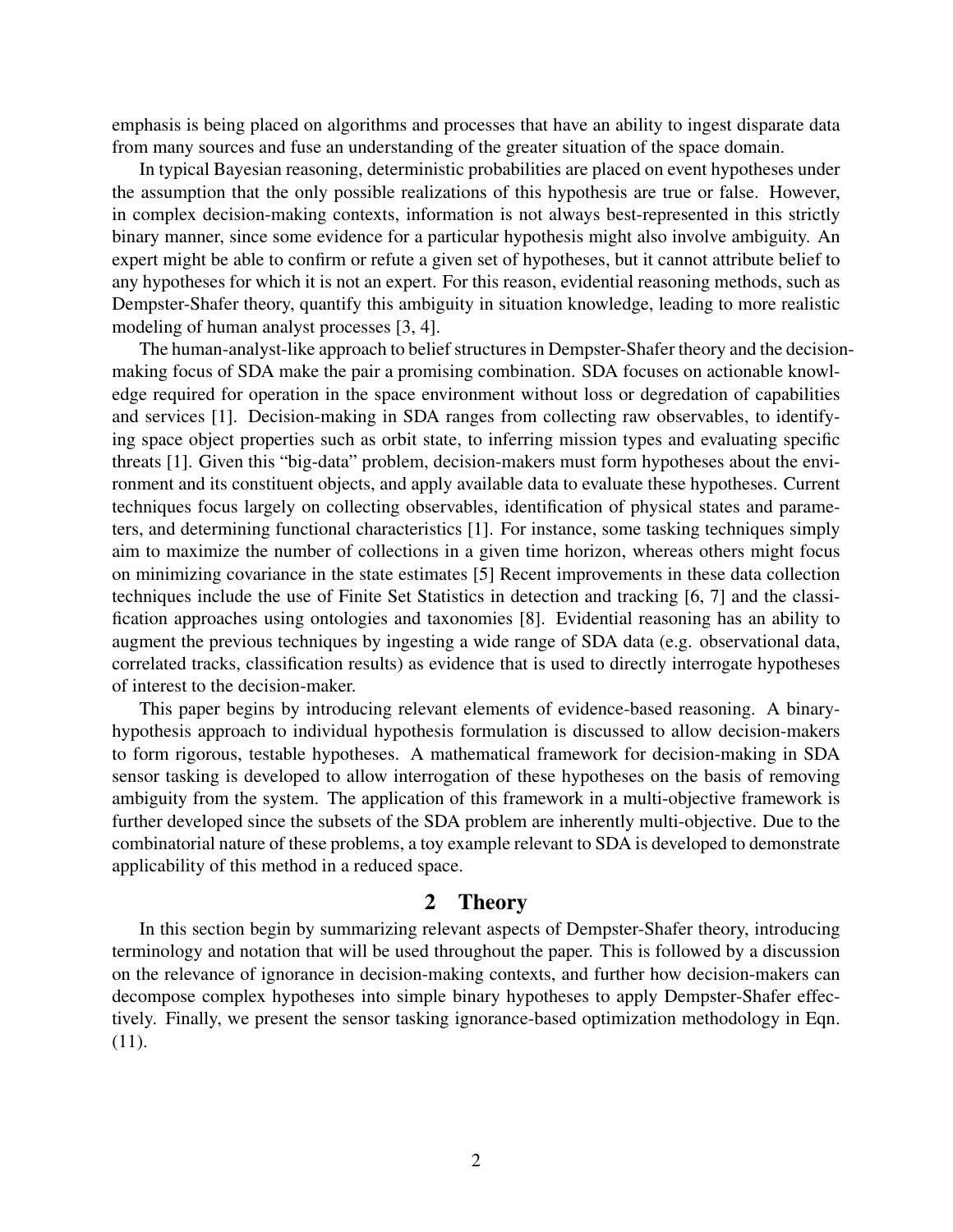#### 2.1 Dempster-Shafer Theory

Dempster-Shafer (D-S) theory deals with the assignment of belief to particular hypotheses based on available evidence. The set of hypotheses under consideration  $\Theta = \{\theta_1, \theta_2, \dots\}$  is called the frame of discernment. In D-S theory, the hypotheses that comprise the frame of discernment should be mutually exclusive and collectively exhaustive; in other words, exactly one of these hypotheses must be true at a given instant.

## 2.1.1 Basic Belief Assignments

Given a frame of discernment  $\Theta$ , the function m, called the basic belief assignment (BBA), assigns belief values in the range 0 to 1 to a subset of hypotheses:  $m : \theta \mapsto [0, 1], \theta \subseteq \Theta$ . A BBA represents an expert's belief in each hypothesis based on the evidence available to that expert. BBAs are typically assumed to possess a few properties:

1) 
$$
\sum_{A \subseteq \Theta} m(A) = 1
$$

$$
2) m(\emptyset) = 0
$$

The first property ensures that the support attributed to the hypotheses in the frame of discernment adds up to 1. The second property enforces that belief is only attributed to hypotheses available in the frame of discernment.

The set of hypotheses that have non-zero belief mass are the focal set of the associated BBA. For ease of discussion, a number of common BBAs are typically defined based on their focal sets. A vacuous BBA is one in which all the belief mass is assigned to  $\Theta$ , such that  $m(\Theta) = 1$ ,  $m(A) = 0 \forall A \subset \Theta$ . A simple BBA is one in which the focal set consists of only two elements: the entire frame of discernment  $\Theta$  and one other hypothesis, as in  $m(A) = p$ ,  $m(\Theta) = 1 - p$ ,  $m(B) = 0 \,\forall B \in 2^{\Theta} \setminus \{A, \Theta\}.$ 

Using BBAs, Shafer defines the notions of belief and plausibility, which form lower and upper bounds on the probability that a proposition is provable given the available evidence. Belief and plausibility can be computed from a given BBA  $m$  using Eqs. (1) and (2), respectively:

$$
bel(A) = \sum_{B \subseteq A} m(B)
$$
 (1)

$$
\text{pl}(A) = \sum_{B \cap A \neq \emptyset} m(B) = 1 - \text{bel}(\neg A)
$$
 (2)

where  $\neg A$  is the negation, or complement, of hypothesis A. In other words, the expert's belief in, or support for, hypothesis  $A$ , is composed of the sum of the belief masses attributed to  $A$  and its subsets. The plausibility of hypothesis  $A$  is composed of the sum of the belief masses attributed to any hypothesis whose intersection with hypothesis  $A$  is non-empty. Also note that, since the truth-set Θ represents the disjunctive combination of an exhaustive set of hypotheses, the belief and plausibility of the truth-set must both be equal to 1.

#### 2.1.2 Combination Rules

Numerous methods exist for combining BBAs from multiple experts to form a fused mass function [9]. The new mass function behaves just like any other BBA, so a fused understanding of belief and plausibility can be obtained. Each combination method exhibits slightly different properties, so implementation should take into consideration use-cases of this fused belief and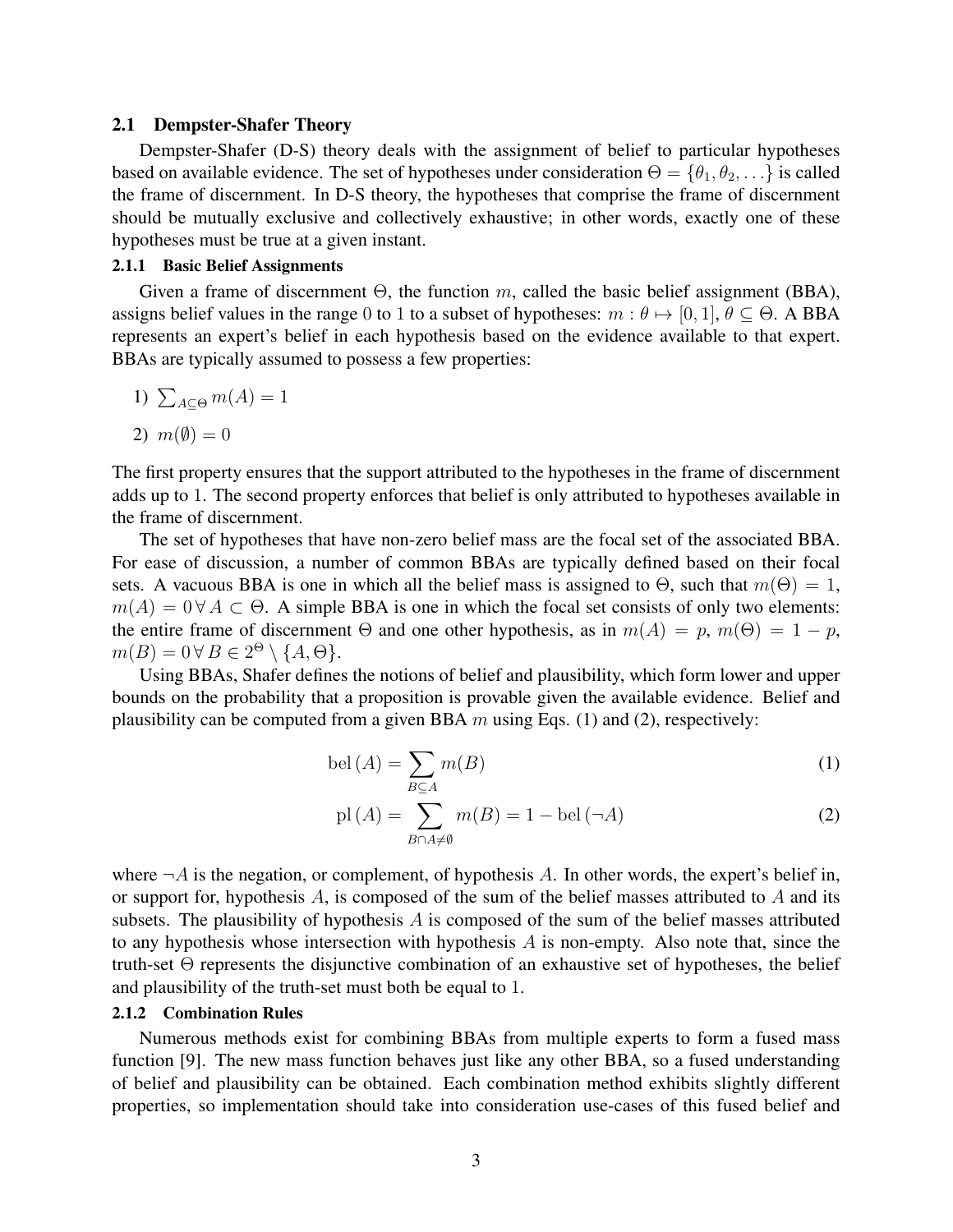characteristics of the evidence sources. A common BBA combination technique is Dempster's conjunctive rule, which is commutative, associative, and admits the vacuous BBA. Dempster's conjunctive rule of combination, shown in Eq. (3), is often represented using the  $oplus$  operator. The belief mass attributed to hypothesis  $A \subseteq \Theta$  after combination of BBAs from experts i and j is given as:

$$
m_{i \oplus j} (A) = (m_i \oplus m_j) (A) = \frac{\sum_{B \cap C = A} m_i(B) m_j(C)}{1 - K}
$$
 (3)

$$
K = \sum_{B \cap C = \emptyset} m_i(B)m_j(C) \tag{4}
$$

where  $K$  is a term that accounts for conflict between the bodies of evidence. The use of the conflict term  $K$  in Eqn. (3) has the effect of attributing conflicting evidence to the null-set. Since support cannot be attributed to the null-set (in classical Dempster-Shafer theory), this belief mass is normalized across the remaining hypotheses [9].

Some uses of Dempsters rule lead to counter-intuitive results in the presence of extreme conflict, an observation typically referred to as Zadehs paradox [10]. However, the scenario in Zadehs paradox can be resolved by more carefully adhering to Cromwells Rule, i.e. not assigning a probability of exactly 0 or 1 to any particular prior. This caveat, with the inclusion of the open-world assumption, i.e. admitting that the actual true event might lie outside the theorized set of possible events, led to the development of the Transferable Belief Model (TBM) as a derivative of Dempster-Shafer theory [11]. The constraints of this particular application allow the classical Dempster-Shafer implementation to be appropriate without applying TBM.

It is important to note that Dempsters rule is not idempotent. Subsequent evidence is assumed to be statistically independent of previous evidence. Therefore, when using Dempsters rule, the evidence must be assumed to be distinct; otherwise, repeated evidence will be heavily weighted in the fused belief mass.

Dempster's rule is also not the only combination rule for BBAs. For instance, Yager developed a related class of combination rules that, like Dempster's rule, are commutative and not idempotent, but in Yager's case the rule is quasi-associative [12, 13]. The primary difference in Yager's method is the use of a separate probability structure, the ground probability assignment, to pool evidence before conversion to a BBA [9]. Instead of normalizing out conflict, evidence from conflicting evidence is attributed to the universal-set, the frame of discernment Θ. As such, Yager's rule is also called the unnormalized Dempster's rule, and indeed in the case of no conflict both methods yeild the same result [9].

Additional combination rules have been developed that do enforce idempotence, which can be employed in the case of non-distinct bodies evidence. While the above methods are conjunctive (AND-based) in the attribution of evidence to hypothesis-intersections, alternate methods employ disjunctive (OR-based) to handle evidence from varying-reliability sources [9].

For a more complete discussion on important developments in Dempster-Shafer theory, Yager and Liu compiled a book of classic works, reviewed by Dempster and Shafer, on the theory of belief functions [14].

#### 2.2 Importance of Ignorance

Dempster-Shafer and other evidential reasoning theories do not require an expert to report belief in only singleton hypotheses. Instead, the focal set can contain any subset of the frame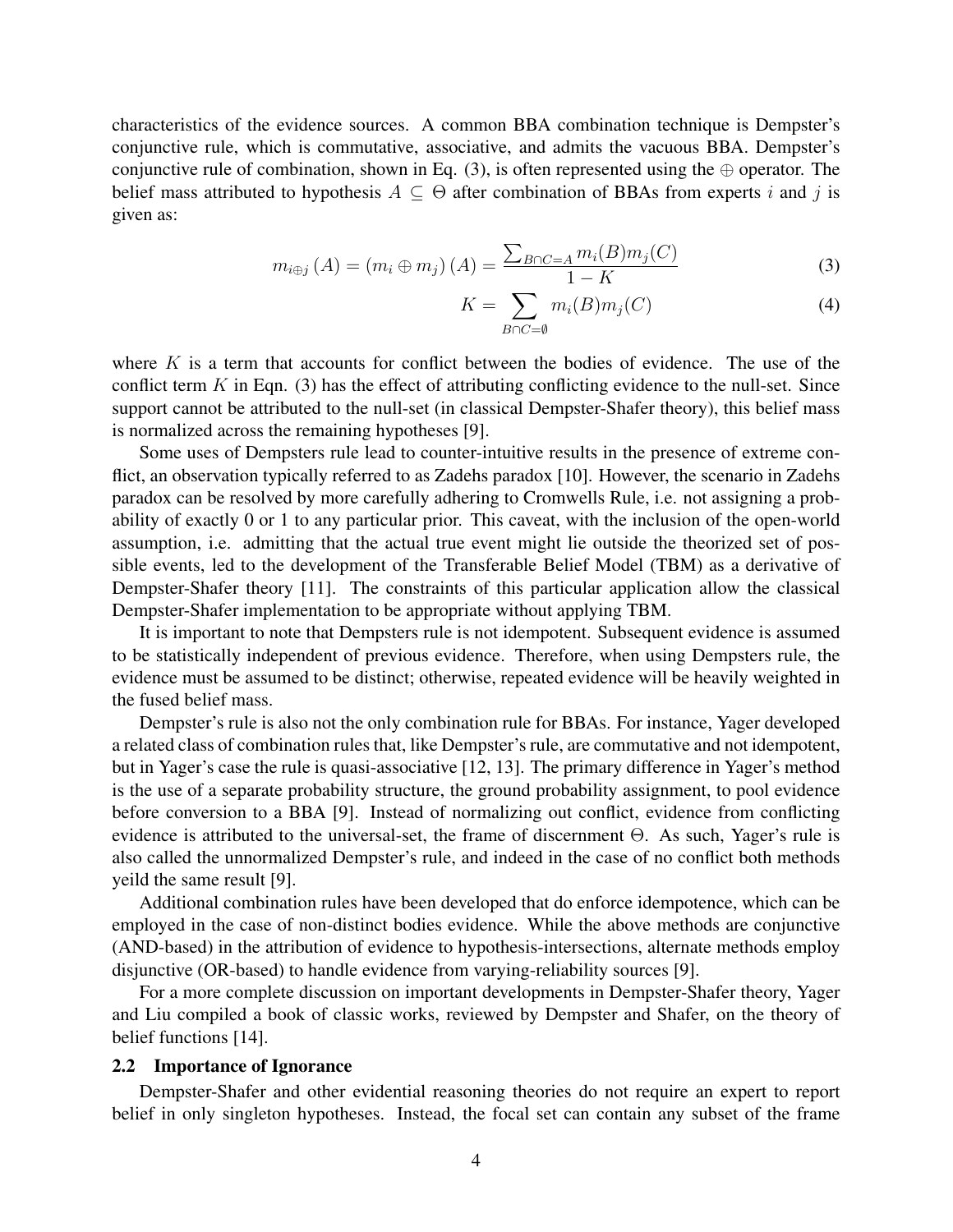of discernment, including the entire frame of discernment itself. This particular hypothesis is referred to as the universal-set, so-called because it is, by definition, the disjunctive combination of all the mutually exclusive and collectively exhaustive hypotheses. The hypothesis  $A = \Theta$  is surely true; one of these hypotheses must have occurred given the exhaustive nature of the frame of discernment. However, attributing belief mass to Θ does not increase an analyst's understanding of the situation. Instead, it represents a residual ambiguity, indicating that the expert was unable to attribute that belief to any particular hypothesis. This admits an ignorance on the part of the expert that is crucial in modeling realistic decision-making environments.

Similarly, contributing belief to any non-singleton subset of hypotheses admits some ignorance (e.g. note the indeterminism in the statement "I attribute X belief to either A or B"), since the expert is saying it is unable to further delineate between those hypotheses based on its available evidence. When considering potential courses of action, the ideal course leads to a state of perfect knowledge and no residual ambiguity; in other words, all belief is attributed solely to singleton hypotheses. This idea of ignorance is essential to our approach to tasking in SDA: to support the objectives of decision-makers, their hypotheses must be possible to interrogate with evidence, with the goal of confirming or rejecting the hypotheses. This can be alternately formulated as a minimization of ignorance in the hypothesis space. In a similar way that covariance-reduction techniques aim to approach the truth of the estimated state (e.g. orbit) given the available data, a tasking scheme focused on ignorance-reduction will yield the truth-or-falseness of that hypothesis given the available evidence.

#### 2.3 Binary Hypothesis BBAs

From Eqn. (3) It can be seen that the computational complexity of the combination of two BBAs scales quadratically with the number of hypotheses in the frame of discernment. The  $\mathcal{O}(n^2)$ nature of Dempster's rule means it is computationally preferable to restrict the number of hypotheses n in Θ. The simplest and most computationally attractive frame of discernment is therefore a binary frame where the two hypotheses are simply a null and alternate hypothesis:  $\Theta = \{\theta, \neg \theta\}$ where the  $\neg$  symbol indicates the negation of hypothesis  $\theta$ . Using first order logic, a complicated frame of discernment an be decomposed into a number of subsets of frames, each addressing smaller portions of information. The important aspect to consider is that the hypotheses being formed must be able to be interrogated through data that is currently available or actionable. The relevant action can then gather evidence to directly interrogate this hypothesis, feeding a BBA that represents that particular expert.

Utilizing a binary hypothesis structure allows the combined BBA to be written simply:

$$
K_{i,j} = m_i(\theta) m_j(\neg \theta) + m_i(\neg \theta) m_j(\theta)
$$
\n<sup>(5)</sup>

$$
m_{i\oplus j}(\theta) = \frac{m_i(\theta)m_j(\theta) + m_i(\theta)m_j(\Theta) + m_i(\Theta)m_j(\theta)}{1 - K_{i,j}}
$$
(6)

$$
m_{i\oplus j}(\neg\theta) = \frac{m_i(\neg\theta)m_j(\neg\theta) + m_i(\neg\theta)m_j(\Theta) + m_i(\Theta)m_j(\neg\theta)}{1 - K_{i,j}} \tag{7}
$$

$$
m_{i \oplus j}(\Theta) = \frac{m_i(\Theta)m_j(\Theta)}{1 - K_{i,j}} \tag{8}
$$

Additionally, in this case, the ignorance in frame  $\Theta$  associated with BBA m is simply the belief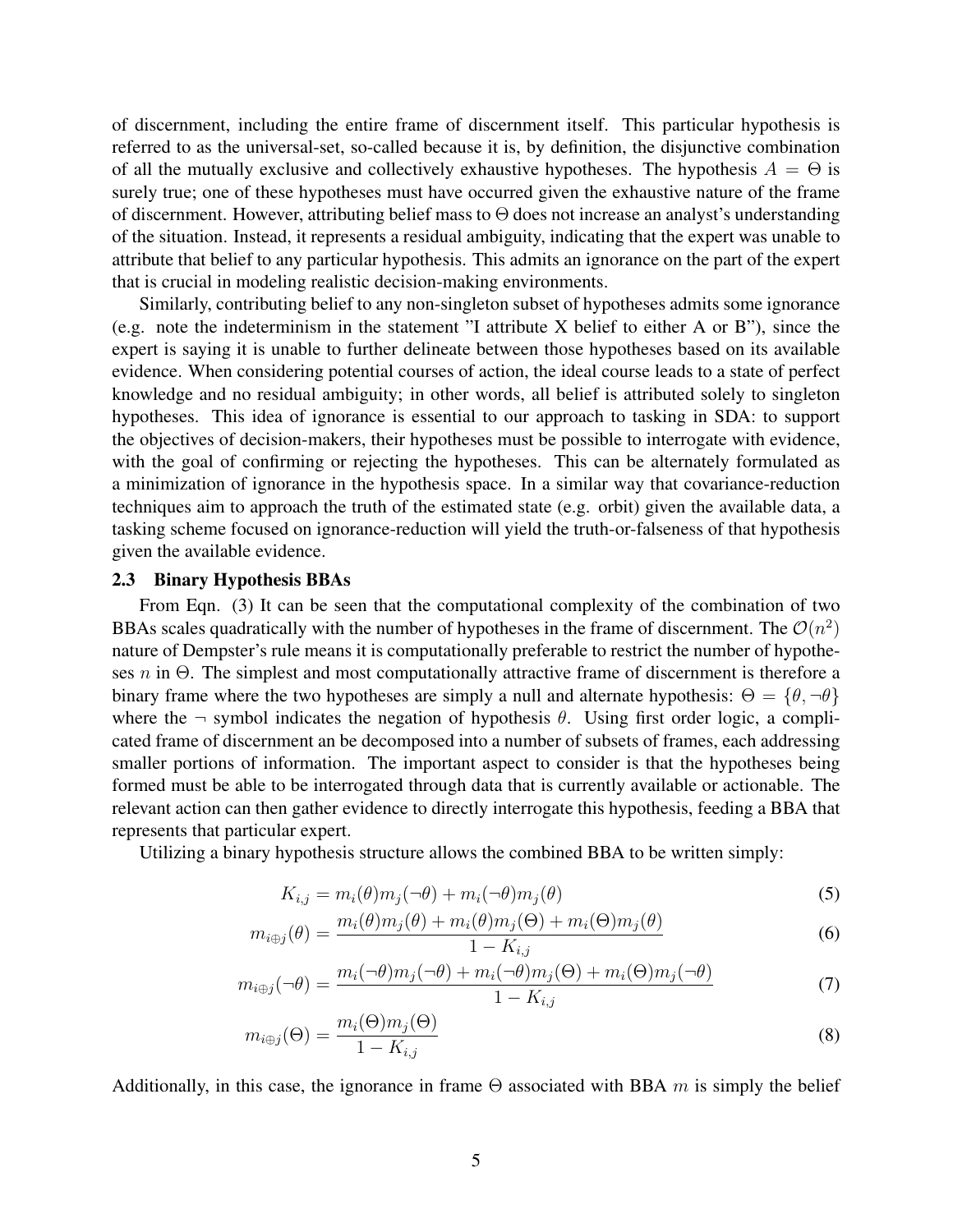attributed by  $m$  to the whole frame, since it is the only non-singleton hypothesis:

$$
ig(\Theta) = m(\Theta) \tag{9}
$$

In the next section, we give an example of how BBAs can be constructed for some classic SDA sensors.

#### 2.4 SDA Sensors as Dempster-Shafer Experts

In order to apply Dempster-Shafer reasoning, available SDA sensors must be cast as Dempster-Shafer experts, using that sensor's data as evidence to contribute belief mass to the available hypotheses. In this paper, we are concerned with the tasking of electro-optical (EO) sensors such as telescopes. A number of physical properties of the sensor must be provided for simulation, such as focal length and pixel size. Information on the observation environment is also available in the form of cloud cover detection, sky brightness estimation, an observatory weather station, and local weather forecasting. This particular arrangement represents the available sensors for the Georgia Tech observatory, which is home to the Georgia Tech Space Object Research Telescope (GT-SORT), a half-meter Raven-class telescope.

The radiometric model developed by Coder et al. [15] is used to compute the probability of detection of an RSO for a given EO sensor. To compute the probability of detection of an RSO for an EO sensor, the radiometric model in Eqn. (10), developed by Coder et al., is used [15]:

$$
P_d\left(I_{sky}, tr_{atm}\right) = \frac{1}{2} \left[1 - \text{erf}\left(\frac{SNR_{alg}\sigma_n - \mu_{so}}{\sqrt{2}\sigma_{so}}\right)\right]
$$
(10)

where the relevant terms are:  $I_{sky}$  background sky irradiance measured in  $\left(\frac{m_v}{\text{arcsec}^2}\right)$ ,  $tr_{atm}$  atmospheric transmittance,  $SNR_{alg}$  is the required SNR for a successful detection based on the chosen detection algorithm. The remainder of the terms and their methods of calculation are discussed at length in [15]. Importantly, this model provides the ability to ingest information from the aforementioned sensors and form BBAs. Preliminary work [16] showed how sensors available at the Georgia Tech Observatory, particularly an All-Sky camera and sky brightness monitor, could be used to fuse a better understanding of the observation environment, incorporating that real-time data into the tasking algorithm through Eqn. (10). Using the probability from Eqn. 10 as belief in the hypothesis that an object will be detected, for instance, the belief and ignorance can be pooled for all sensors. This will be demonstrated in the simulated scenario below.

#### 2.5 Ignorance-Based Optimization

In the case that a decision-maker is only concerned with a single hypothesis, the above formulation focused on minimizing ignorance can be implemented as a single-objective optimization problem. However, most interesting tasking problems occur where there are multiple competing objectives, such as the "search vs track" scenario. In this case, allocation of sensor resources to address one objective will necessarily hinder progress in another objective.

One approach to multi-objective optimization involves the minimization of the weighted-sum of the competing objectives. This approach allows the decision-maker to specify the degree to which he/she is concerned with a particular hypothesis and adjust tasking accordingly.

To formalize the optimization problem, let us define the set of all possible actions as  $A$  and the set of all relevant hypotheses H. At a given epoch  $t_k$ , each action  $A_{i,k:k+1}$  acts on the current understanding of the environment  $H_k$  to gather new information and update the relevant hypotheses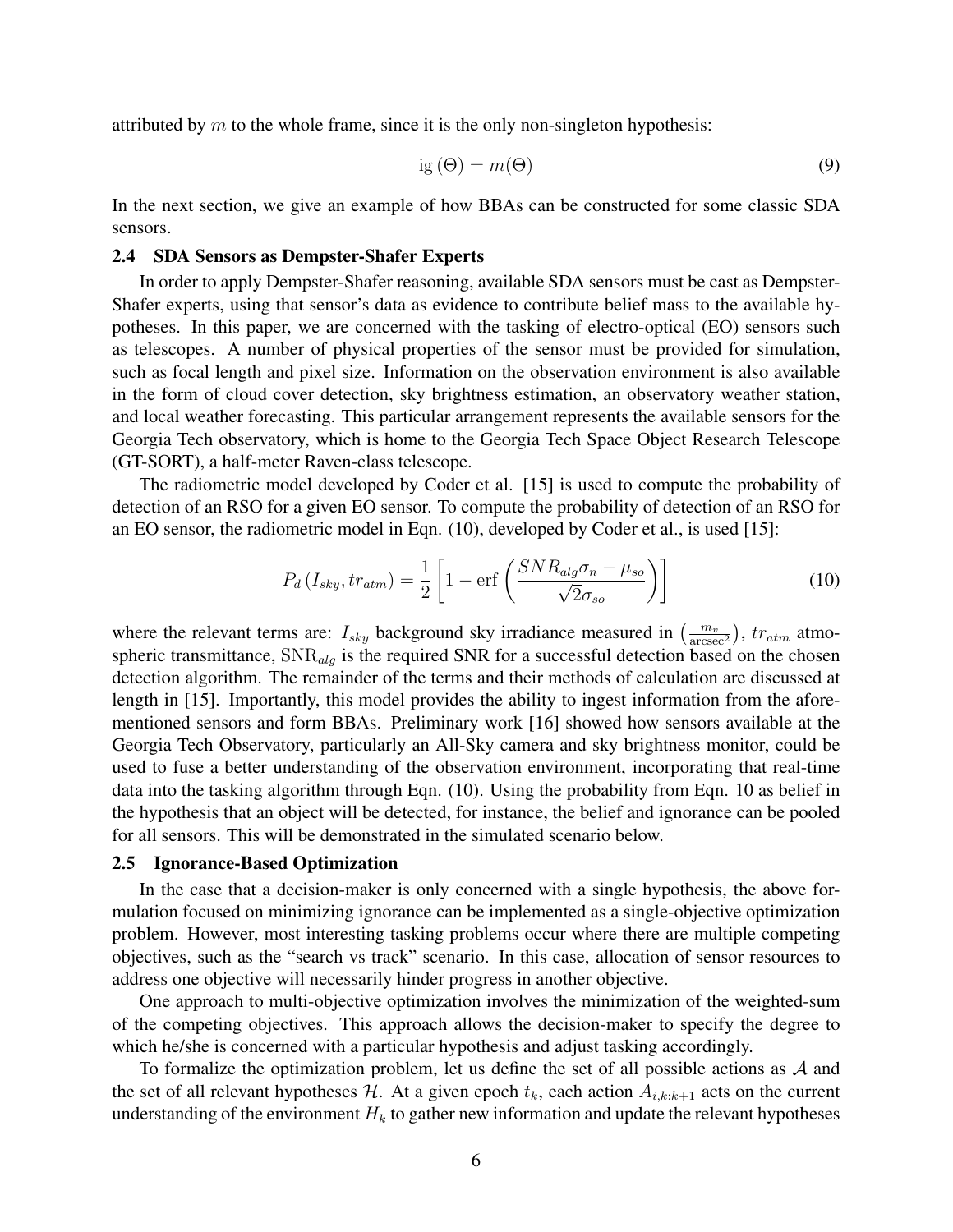

Figure 1: Search versus Track scenario illustration.

at the next time instant,  $A_{i,k:k+1}(H_k) \mapsto H_{k+1}$ . The total sum of ignorance in the hypotheses  $H_k$ can be calculated as ig  $(H_k) = ig(H_{1,k}) + ig(H_{2,k}) + ... + ig(H_N, k)$ . Therefore, given a set of N weightings for N hypotheses  $W = \{w_1, w_2, \ldots, \ldots N\}$  the set of decisions  $\mathcal{D}_{k:k+M-1} \in$  $A_{k:k+1}\times \ldots \times A_{k+M-1:k+M}$  taken from times  $t_k, \ldots, t_{k+M}$  can be determined to minimize weighted total ignorance at the final time-step as follows:

$$
W = \{w_1, w_2, \dots, \dots N\}
$$
  
\n
$$
\mathcal{A}_{k:k+1} = \{A_{1,k:k+1}, A_{2,k:k+1}, \dots\}
$$
  
\n
$$
\mathcal{H}_k = \{H_{1,k}, H_{2,k}, \dots, H_{N,k}\}
$$
  
\n
$$
\mathcal{D}_{k:k+M-1} \in \mathcal{A}_{k:k+1} \times \dots \times \mathcal{A}_{k+M-1:k+M}
$$
  
\n
$$
\min_{\mathcal{D}_{k:k+M-1}} \text{ig}(H_{k+N}) = \sum_{i=1}^N w_i \text{ig}(H_{i,k+N})
$$
  
\n(11)

Varying the weights and re-evaluating the objective function generates a list of candidate solutions to minimize weighted total ignorance. The non-dominated points, with respect to ignorance in each individual hypothesis, form a pareto frontier [17]. That is to say, any point on that surface can be considered an optimal solution to this tasking problem.

Notice that the decision set  $\mathcal{D}_{k:k+M-1}$  is an element from the Cartesian product of action spaces. It is this search space to find the optimal decision set that makes this problem, like the well-known Traveling Salesman problem, NP-complete. The addition of a selection of weightings further increases the dimensionality of the problem, making long-time-horizon solutions with many different hypotheses and actions computationally intractable. Therefore, the simulations in this paper will deal with a simplified example that is computationally feasible at least in small time steps.

## 3 Simulation Results

A search-versus-track simulation, illustrated in Fig. 3, is presented to evaluate the validity and applicability of the theoretical results to realistic SDA scenarios. In this simulation, a single sensor is tasked with tracking two space objects, one in low-Earth-orbit (LEO) and the other in Geostationary orbit (GEO). Additionally, the sensor is tasked to search for new space objects not already in the catalog. Therefore, the decision-making process is a multi-objective optimization problem, trading between these three objectives (track object 1, track object 2, or search).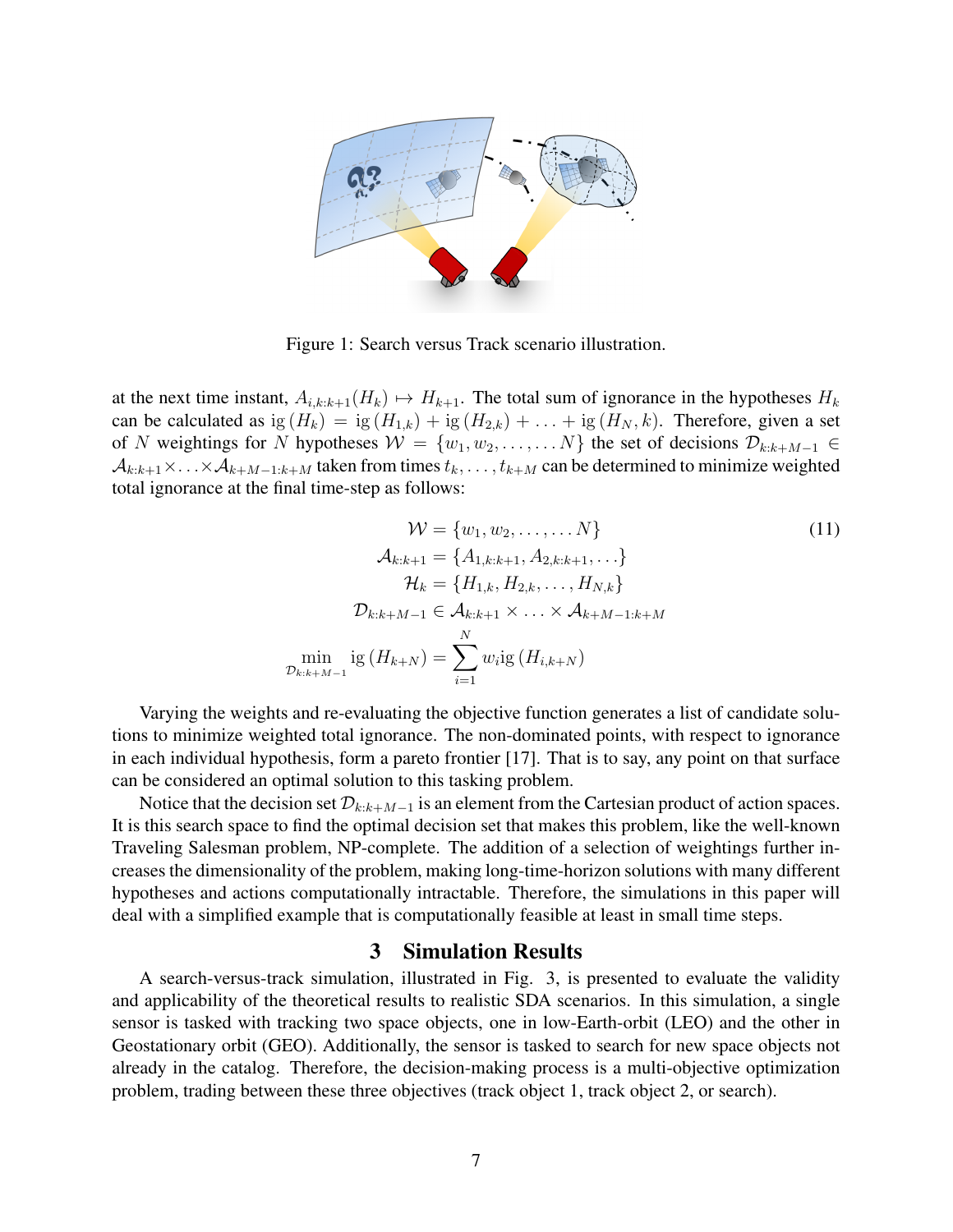#### 3.1 Hypothesis Formulation

The first step in applying Dempster-Shafer theory to this problem is to rigorously define hypotheses to be interrogated. In particular, we endeavor to formulate binary hypotheses to lessen the computational burden in evidence combination and computing ignorance.

#### 3.1.1 Search

The goal of the search phase is to look for new space objects that are not in the space object catalog. The hypotheses can be stated simply as:

 $\theta_S$  - An observation yields successful detection of a new space object.

 $\neg \theta_S$  - An observation does not yield successful detection of a new space object.

To provide evidence for search, a prior distribution is developed using space object catalogs. This is based of the assumption that an electro-optical sensor is Specifically, the Space-Track.org catalog is used for TLE data, and the Celestrak catalog is used for auxiliary space object data, such as radar cross-section. The prior is computed by propagating the entire space object catalog for a simulated 24-hours, generating a sampling of unit-vectors in inertial space. A Gaussian kernel (with 10 m 1-sigma uncertainty) is convolved across each of the unit-vectors to form a probability density function (PDF) for the locations of space objects averaged over one day.

The PDF is further refined by accounting for observation conditions using Earth-shadow and solar phase angle. Using a simple cylindrical Earth-shadow model [18], if the object is deemed to be in Earth-shadow (both conditions met in Eqn. (12)) its probability density is zeroed out.

$$
0 \le ||\mathbf{r}_{sun} \times \mathbf{x}_{so}|| - R_E \tag{12}
$$

$$
0 \leq \mathbf{r}_{sun} \cdot \mathbf{r}_{so} \tag{13}
$$

Similarly, solar phase angle  $\phi$  (the angle formed by the space object and the sun from the perspective of the observer) is considered by scaling the mean of the relevant Gaussian component by  $\frac{\phi}{180}$ . If  $\phi$  is near 0-degrees (space object directly between Earth and Sun), its probability density is significantly discounted. These constraints ensure that the prior PDF of space objects includes only those objects in good optical observation conditions. Finally, the PDF is transformed into local look-angle (azimuth-elevation) space for the observer at each simulation time epoch and renormalized to include only those space objects above the horizon (elevation  $\leq$  0). The final PDF can be interrogated to find the region of highest space object density to provide a region to search.

A sample contour plot of the PDF can be seen in Fig. 2 in two coordinate systems: right ascension-declination and azimuth-elevation. On these contours, the dark regions represent higher densities of observable space objects. Note that the extreme declinations show the highest densities near the poles, matching intuition for dense regions of space. The GEO belt also stands out at zero declination, though portions of the GEO belt are discounted due to solar phase angle. The azimuthelevation data is shown in a polar plot, with the center representing 90-degrees elevation (directly overhead) and azimuth increasing clockwise from north at the top.

Now the prior PDF  $P_s$  can be used to provide evidence for the search hypotheses in planning the sensor schedule. At each time step  $(t)$ , the search region  $(az, el)$  with the highest space object density is selected, yielding the following binary BBA for search,  $m_s$ :

$$
m_s(\theta_s) = P_s(t, az, el) \quad , \quad m_s(\neg \theta_s) = 0 \quad , \quad m_s(\{\theta_s, \neg \theta_s\}) = 1 - P_s(t, az, el) \tag{14}
$$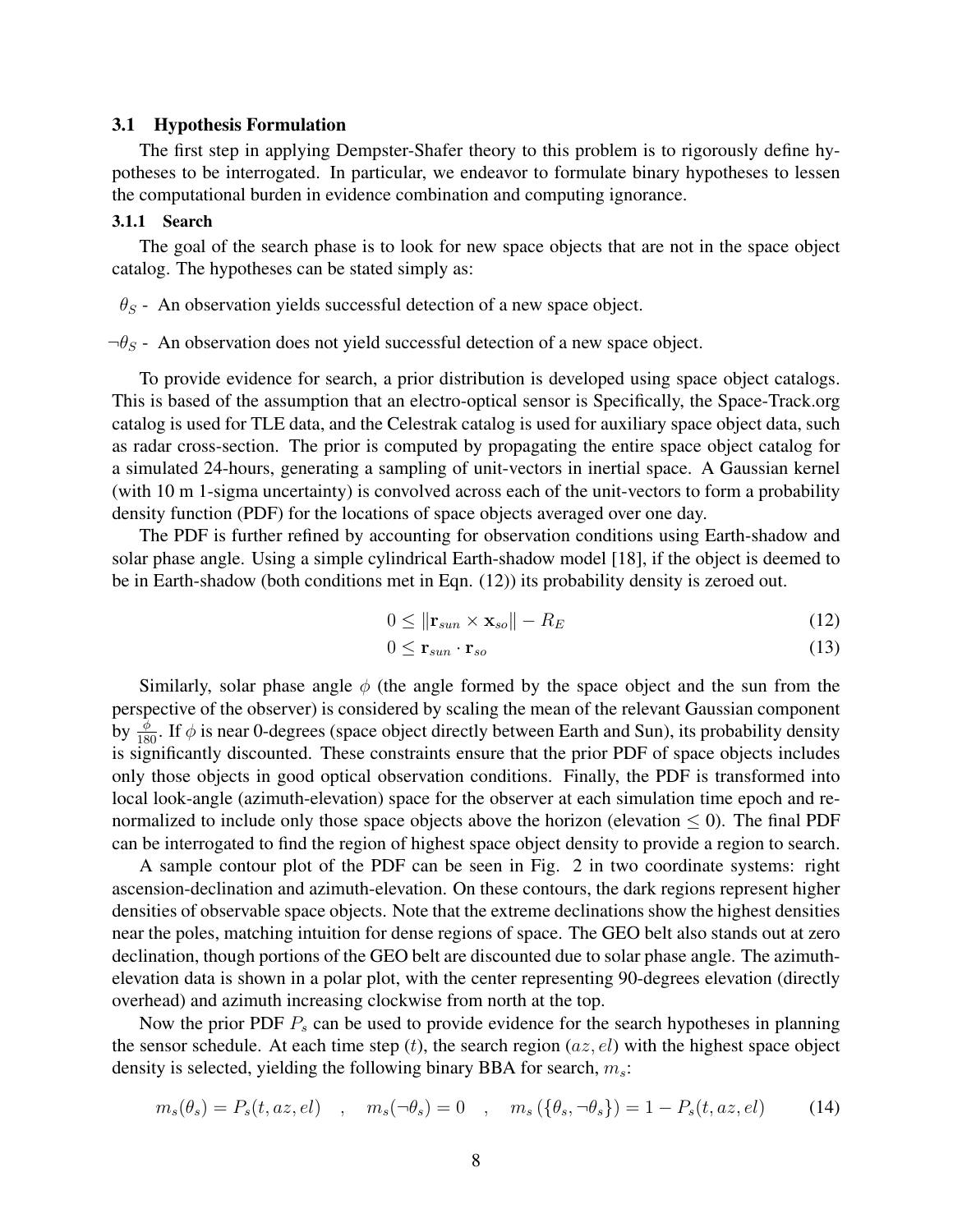Time: 2016-09-05 01:55:00 UTC+0000



Figure 2: Search prior PDFs based on space object catalogs

Note that the space object density at any given search area is typically very low  $(P_s(t, az, el) \leq \leq$ 1), so the amount of evidence gained (or ignorance lost) through a search action is similarly low.

#### 3.1.2 Track

The goal of the track phase is to track objects that are not in the space object catalog. The hypotheses can be stated simply as:

 $\theta_T$  - An observation yields successful detection of the tracked object.

 $\neg \theta_T$  - An observation does not yield successful detection of the tracked object.

The BBA for track is more complicated than that for search, since the  $\theta_T$  hypothesis can be decomposed into a number of parts. In order to guarantee successful detection, the space object needs to be visible (above the horizon), detectable (in favorable observation conditions), and its position uncertainty must be contained the field of view of the sensor.

Testing for visibility is straightforward: the space object elevation must be above a threshold value based on the observing environment (e.g. 20 deg to clear the skyline in Atlanta):

$$
P_v = 1 \quad \text{if } el[t] \geq e l_{threshold} \tag{15}
$$

$$
= 0 \quad \text{else} \tag{16}
$$

Detectability involves more effort to account for the local observation conditions, including cloud cover and sky brightness. Equation (10) is used here again to compute the probability of detection,  $P_d$ , given the local conditions.

Finally, the uncertainty requirement enforces that the covariance remain within certain bounds. The associated probability is computed by determining the volume of the covariance ellipse that is intersected by the field of view after rotating the covariance into the observer's frame.

$$
P_c = 1 \quad \text{if covariance within FOV} \tag{17}
$$

$$
=\frac{A_{fov}}{A_{cov} \text{ else}}
$$
 (18)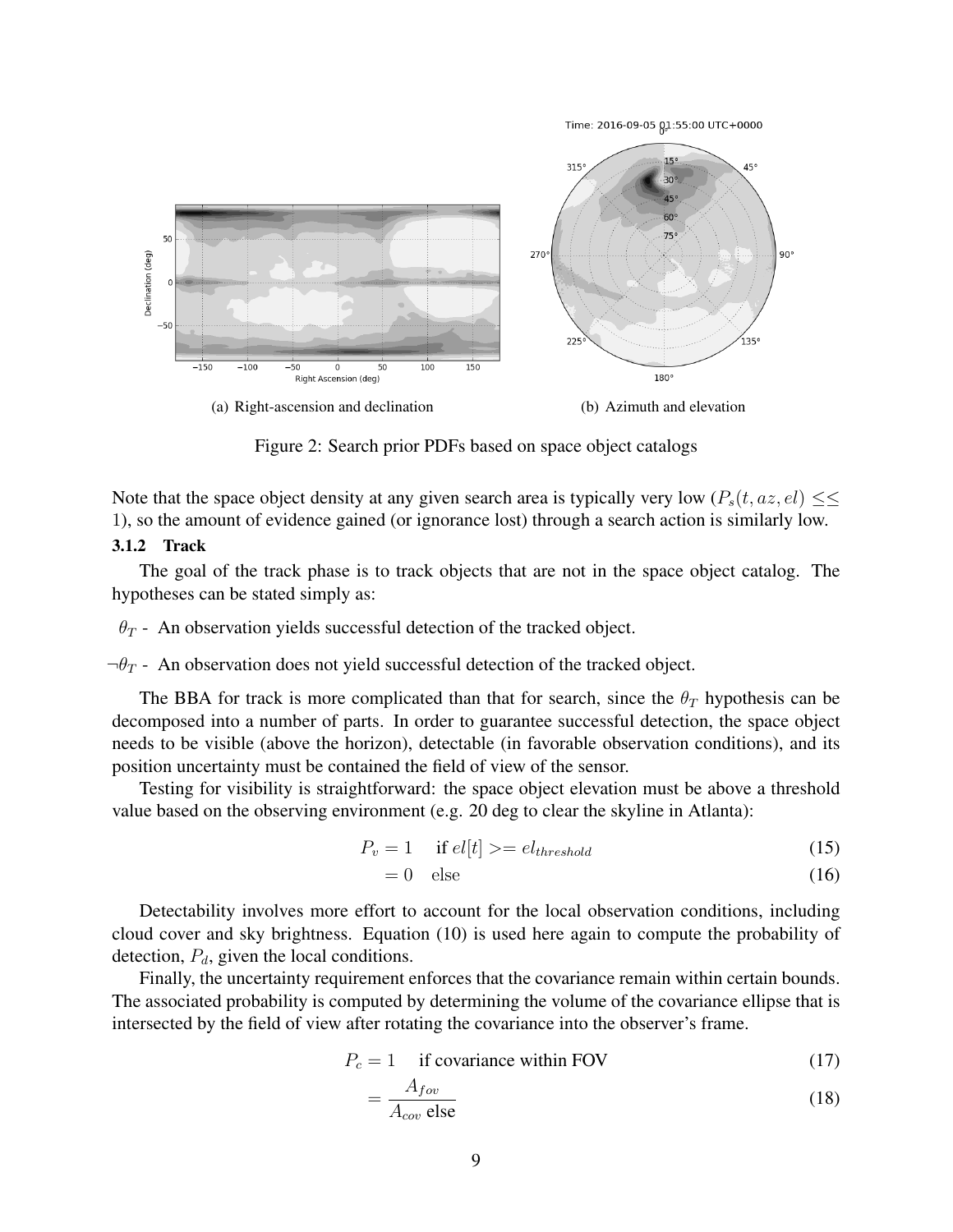| <b>Property</b> | <b>Value</b> | <b>Units</b> |
|-----------------|--------------|--------------|
| Latitude        | 33.7756      | deg          |
| Longitude       | $-84.3963$   | deg          |
| Altitude        | 200          | m            |
| Focal Length    | 3.0          | m            |
| Resolution      | (2736, 2192) | px           |
| Field of View   | (14.2, 11.4) | arcmic       |
| <b>IFOV</b>     | 0.312        | arcsec       |

Table 1: GT-SORT Sensor Properties

Having computed the component probabilities, the binary BBA for track is computed as follows,  $m_t$ :

$$
m_t(\theta_t) = P_v(t, el) * P_d(t, az, el) * P_c(t, az, el)
$$
\n(19)

$$
m_t(\neg \theta_t) = 0 \quad , \quad m_t(\{\theta_t, \neg \theta_t\}) = 1 - P_v(t, el) * P_d(t, az, el) * P_c(t, az, el)
$$
 (20)

This formulation has the effect of ensuring that ignorance associated with the track hypothesis is low only when the detection, visibility, and covariance are within expected values.

#### 3.2 Optimization Problem

Following the formulation in Eqn. (11), the optimization problem relevant to this simulated scenario is defined as follows:

$$
W = \{w_1, w_2, w_3\}
$$
\n
$$
\mathcal{A}_{k:k+1} = \{T_{1,k:k+1}, T_{2,k:k+1}, S_{k:k+1}\}
$$
\n
$$
\mathcal{H}_k = \{\Theta_{T_1,k}, \Theta_{T_2,k}, \Theta_{S,k}\}
$$
\n
$$
\mathcal{D}_{k:k+M-1} \in \mathcal{A}_{k:k+1} \times \ldots \times \mathcal{A}_{k+M-1:k+M}
$$
\n
$$
\min_{\mathcal{D}_{k:k+M-1}} \text{ig}(H_{k+M}) = \sum_{i=1}^3 w_i \text{ig}(H_{i,k+M})
$$
\n
$$
= w_1 m_{T_1}(\Theta_{T_1,k+M}) + w_2 m_{T_2}(\Theta_{T_2,k+M}) + w_3 m_S(\Theta_{S,k+M})
$$
\n(21)

where  $w_1 + w_2 + w_3 = 1$  and M is the chosen time horizon.

## 3.3 Implementation Details

The simulations begin on September 4, 2016, 20:59:00 EST and end on September 4, 2016, 21:19:00 EST. The sensor cadence is set to 1 minute, meaning there are 20 tasking decision epochs. Even in this low dimensional problem, analyzing all permutations of 3 actions over 20 time steps yields well over 3-billion candidate schedules. This longer time horizon could not be computed in a reasonable amount of time, so instead a receding horizon is used. The scheduler optimizes over a smaller time range to compute the optimal schedule based on weighted total ignorance at the end of the horizon. The first step of this schedule is implemented, and then the scheduler horizon recedes a step to recompute based on the new end-of-horizon status.

Sensor properties are taken from GT-SORT, as shown in Table 1

Space-track and Celestrak catalogs were both downloaded on September 4, 2016. A GEO satellite (Echostar 11) and LEO satellite (Envisat) were selected as the tracked objects. Each TLE is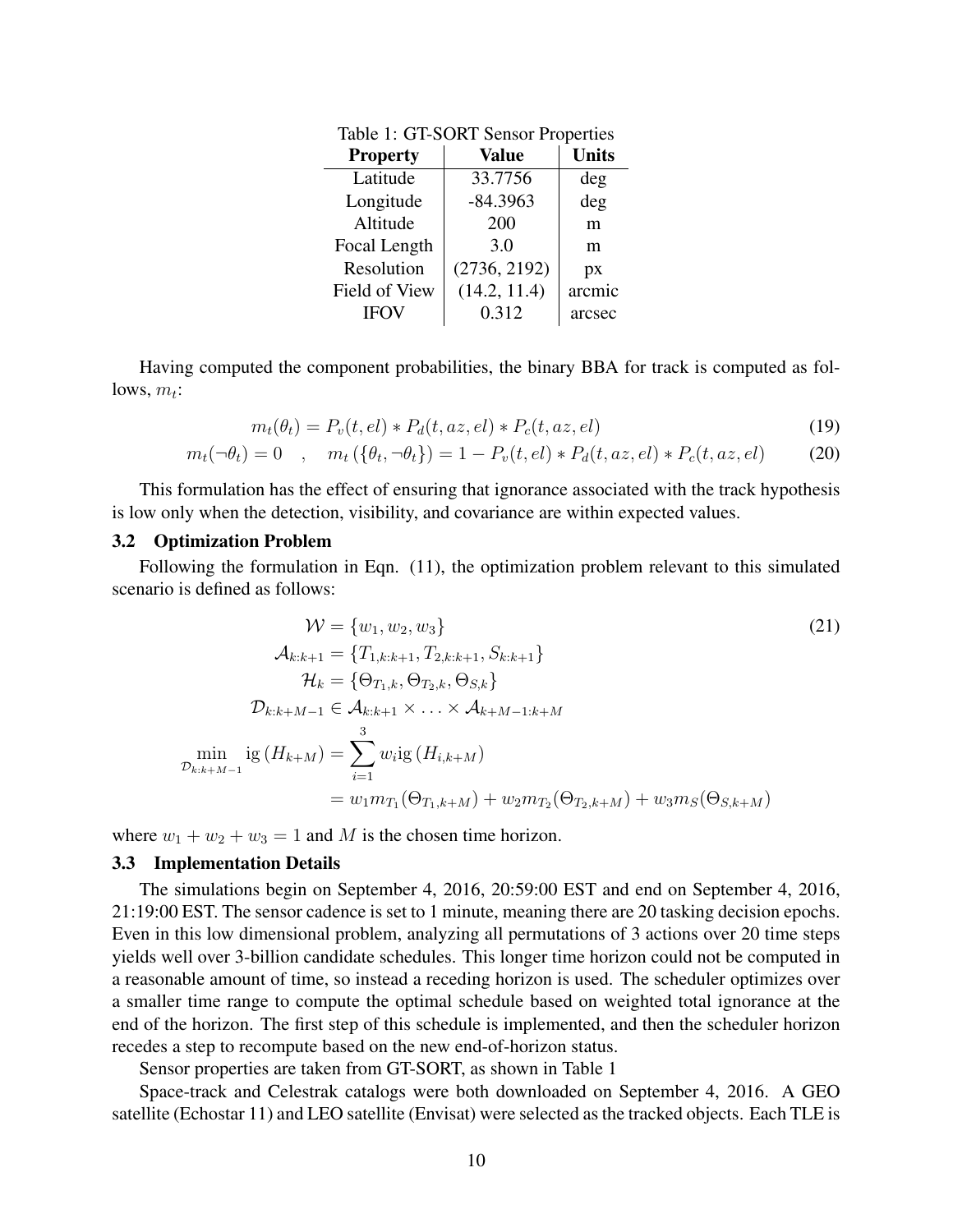propagated using SGP4 through the simulation time range to compute the observation geometries. Covariances are propagated using an Extended Kalman Filter (EKF), with measurements gathered in right-ascension declination space and measurement noise equal to the instantaneous field of view (IFOV) of GT-SORT.

For the search hypothesis, the space object density prior is created using the downloaded catalogs and averaged over September 4, 2016.

For simplicity of this report, equal weighting is applied across all three hypotheses.

## 3.4 Scenario: Clear Dark Sky

In this set of results, the sky brightness and cloud cover are both non-factors; the optical probability of detection is 1 throughout the simulation. The horizon- and covariance-based estimations are still a factor, though, and affect the projected ignorance-loss due to the track actions.

## 3.4.1 Greedy Optimization

The greedy optimization results in Fig. 4(a) show both computed optimal algorithm performance and a snapshot of the simulation in progress. The polar plots show azimuth (around circumference, North at top) and elevation (radially outward, directly up at center) with the space object density data superimposed over spacecraft tracks. Blue triangles indicate current position, and the red square indicates the sensor's current action. The time-series data shows the schedule taken at top and the ignorance in each hypothesis at each time step.

These results demonstrate an ability to reduce ignorance quickly. The GEO and Search areas are both detectable to start, but the ignorance reduction in the GEO observation is significantly greater at step one, so it is chosen as the action. Further ignorance cannot be reduced in the GEO observation, so the sensor switches to Search until the LEO object enters and satisfies the minimum elevation requirement. As the LEO object's uncertainty evolves during propagation, its ignorance begins to rise again as the covariance exceeds the field of view. Therefore, it is observed again, this time reducing a slightly different portion of the covariance due to the change in observation geometry. Without a prediction horizon, however, this scheme oscillates between the remaining viable options for ignorance reduction (Search and Track LEO).

#### 3.4.2 5-step Horizon

In Figs. 4(b) and 4(c), we see the same initial schedule, ignorance, and spatial data from the greedy tasking simulations. In the 5-step horizon case, the sensor performs similar to the greedy approach until the LEO tracking phase. This time, it recognizes that it can minimize the LEO covariance (and thereby the ignorance) at the end of the simulation by observing it at the last possible time step. This allows the sensor to continue to search for new objects and avoids the task mode oscillation seen in the greedy approach.

#### 3.5 Scenario: Dark Sky with Clouds

The final simulated data concerns a but dark night with clouds. Cloud cover is simulated in the northern portion of the sky, where the LEO space object exits the field of view. The cloud-covered greedy simulation results have been omitted from this section since they are similar to the greedy results in clear skies.

### 3.5.1 5-step Horizon

Figure 4 shows the resulting cloudy night simulations. In good observation conditions, the algorithm would want to get one more detection before the LEO object exits to minimize ignorance from the covariance expanding. However, here the sensor pivots to look for the LEO object earlier,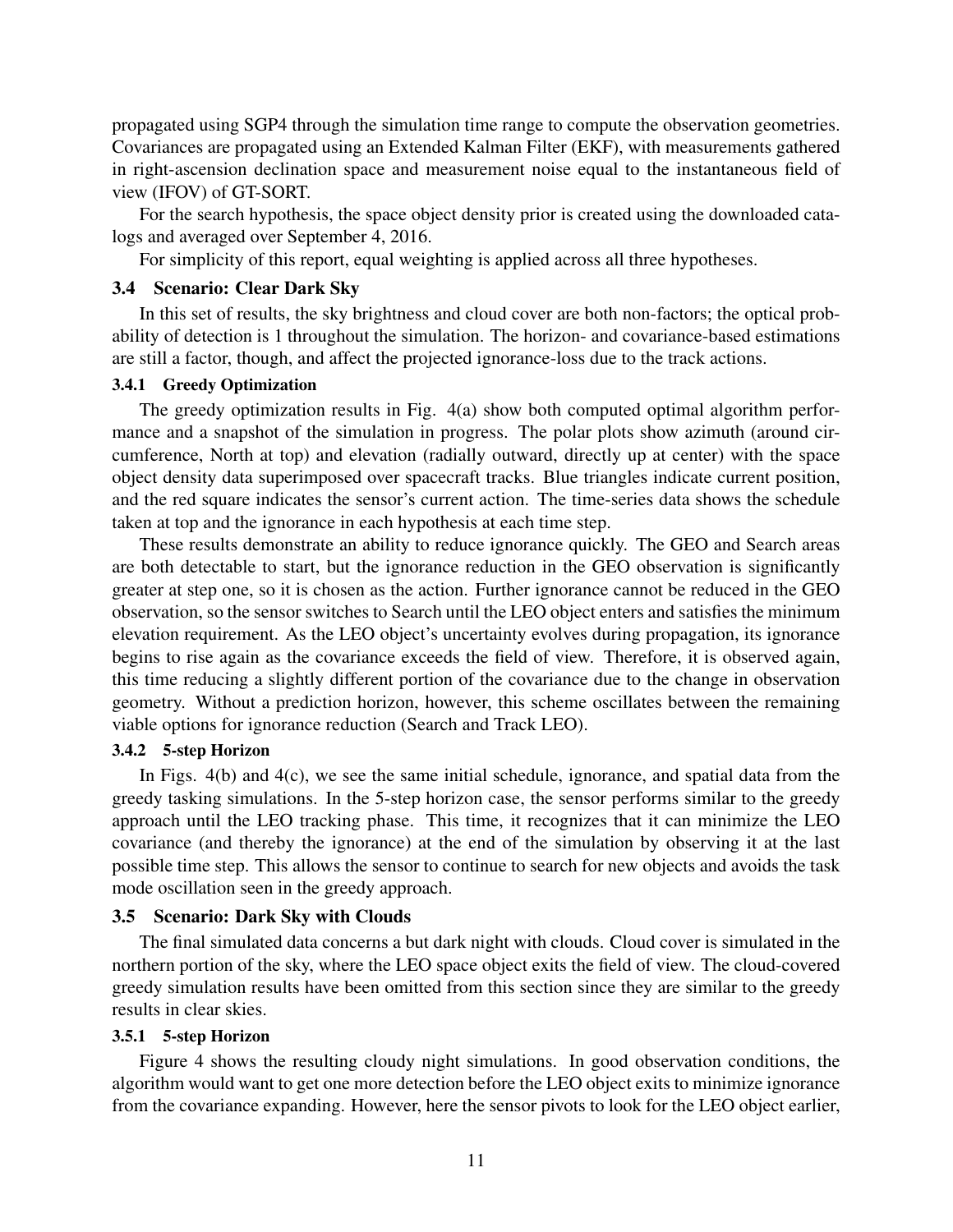

Figure 3: GT-SORT

just before it enters the cloudy skies. The remainder of the simulation is similar to the previous 5-step horizon, checking GEO right away and remaining on the Search hypothesis the rest of the time.

# 4 Conclusions

This work applied Dempster-Shafer theory, with its ability to represent ambiguity to support decision making, to SDA, with its emphasis on actionable information. Using first-order logic to decompose complicated hypothesis spaces into binary hypotheses, the decision-maker can create a computationally-tractable set of hypotheses to investigate. The optimization approach centers around the minimization of ignorance in multiple competing objectives, providing a method of tasking that goes beyond gathering data and attempts to directly interrogate hypotheses through sensor action. Simulated results of a seach-versus-track scenario show the algorithm is able to successfully assign the sensor to track a set of objects based on the observation conditions, while also allocating resources to search for new objects.

Future work seeks to build upon this theory by applying multi-objective optimization techniques for quickly identifying non-dominated solutions in this vast decision space. The current paper used brute force to analyze all potential options, but ideally the current location on the pareto surface and its sensitivities to different decisions should lead the decision-maker to be able to optimize the weighting schedule and gather much needed actionable data.

# Acknowledgements

This material is based upon work supported by the National Science Foundation Graduate Research Fellowship under Grant No. DGE-1148903.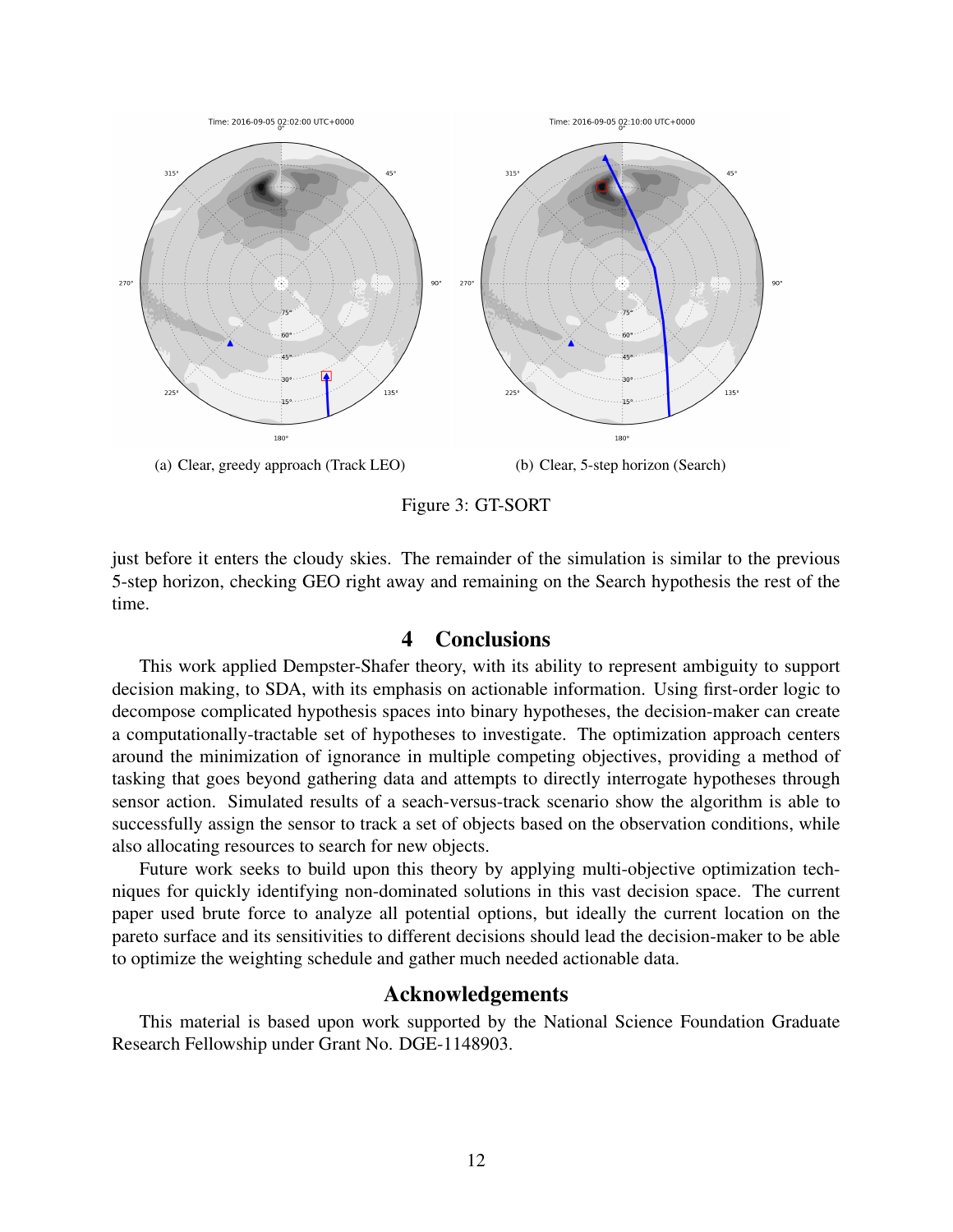

Figure 4: Scheduling and ignorance results for all simulated scenarios.

# **References**

- [1] Moriba K. Jah. Space surveillance, tracking, and information fusion for space domain awareness. Technical report, 2016.
- [2] J.-C. Liou. Modeling the large and small orbital debris populations for environment remediation. Technical report, NASA Orbital Debris Program Office, Johnson Space Center, Houston, TX, June 2014.
- [3] Glenn Shafer. *A Mathematical Theory of Evidence*. Princeton University Press, 1976.
- [4] A. P. Dempster. The dempster-shafer calculus for statisticians. *International Journal of Approximate Reasoning*, 2007.
- [5] Kerric Hill, Kyle T. Alfriend, and Chris Sabol. Covariance-based uncorrelated track association. In *AIAA/AAS Astrodynamics Specialist Conference and Exhibit*, 2008.
- [6] Kyle J. DeMars, Islam I. Hussein, Carolin Frueh, Moriba K. Jah, and R. Scott Erwin. Multiple-object space surveillance tracking using finite-set statistics. *Journal of Guidance, Control, and Dynamics*, pages 1–16, March 2015.
- [7] I. I. Hussein, K. J. DeMars, C. Fruh, M. K. Jah, and R. S. Erwin. An aegis fisst algorithm for multiple object tracking in space situational awareness. In *AIAA/AAS Astrodynamics Specialist Conference, Guidance, Navigation and Control and Co-located Conferences*, 2012.
- [8] C. Fruh, M. Jah, E. Valdez, P. Kervin, and T. Kelecy. Taxonomy and classification scheme for artificial space objects. In *AMOSTech 2013*, 2013.